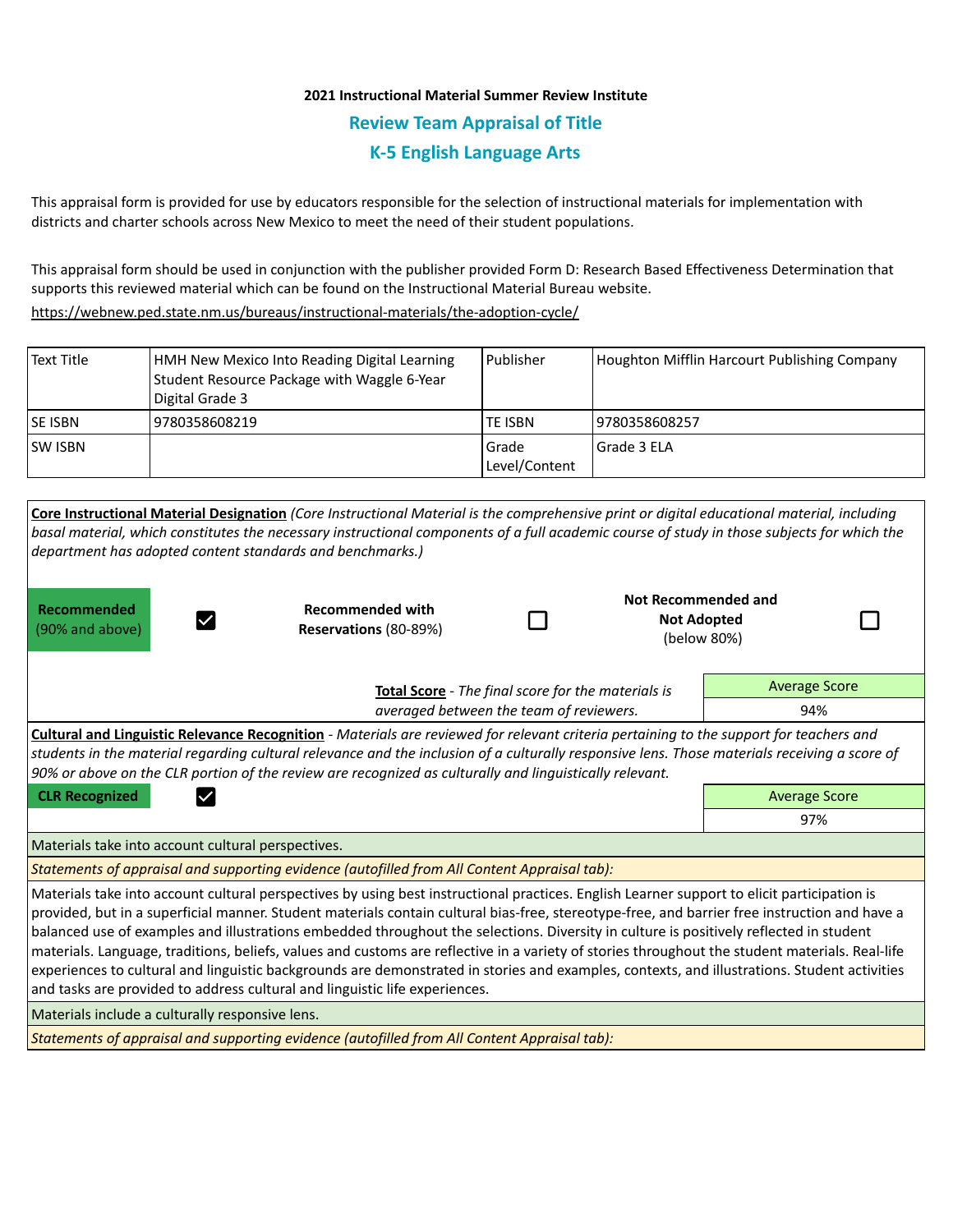Materials take into account cultural perspectives by using best instructional practices to deliver culturally and linguistically responsive pedagogy. English Learner Supports are embedded in the materials to address diversity in culture and language. Moreover, opportunities for critical reflections about students' own lives and societies are embedded in the instructional materials. Also, ethnic descriptions and perspectives of events and experiences are addressed in the materials. All in all, materials are inclusive of a culturally and linguistically responsive lens.

**Structured Literacy Recognition** - *Materials are reviewed for relevant criteria pertaining to the support for teachers and students in the components of structured literacy. Those materials receiving a score of 90% or above on the structured literacy portion of the review are recognized as having high quality support for the components of structured literacy.*

**SL Recognized Average Score** Average Score and Average Score and Average Score and Average Score and Average Score

96%

Materials are informed by and based on the Science of Reading; reflect evidence-based teaching principles; and reflect evidence-based elements of structured literacy.

*Statements of appraisal and supporting evidence (autofilled from Structured Literacy/ELA Content Appraisal tab):* 

Materials provide 10 modules with weekly planning over 3 weeks. Weekly and daily lesson plans show consistent and integrated instructional design for whole class and small groups following a research-based scope and sequence. Weekly lesson plans involve building knowledge, language, vocabulary, foundational skills, communication, and writing workshop. Vocabulary lessons are drawn from students' reading through which academic vocabulary meaning is reinforced throughout the week. Students learn tools to determine meaning on their own by applying vocabulary strategies, for example using context and using knowledge of morphology. Foundational skills lessons are explicit and systematic based on the science of reading for skills at the 3rd grade level. Students work on decoding, fluency, and spelling using lessons that offer instruction across the three sub-skills in an integrated way. For example, when practicing fluency students connect decoding/encoding and reinforce decoding skills.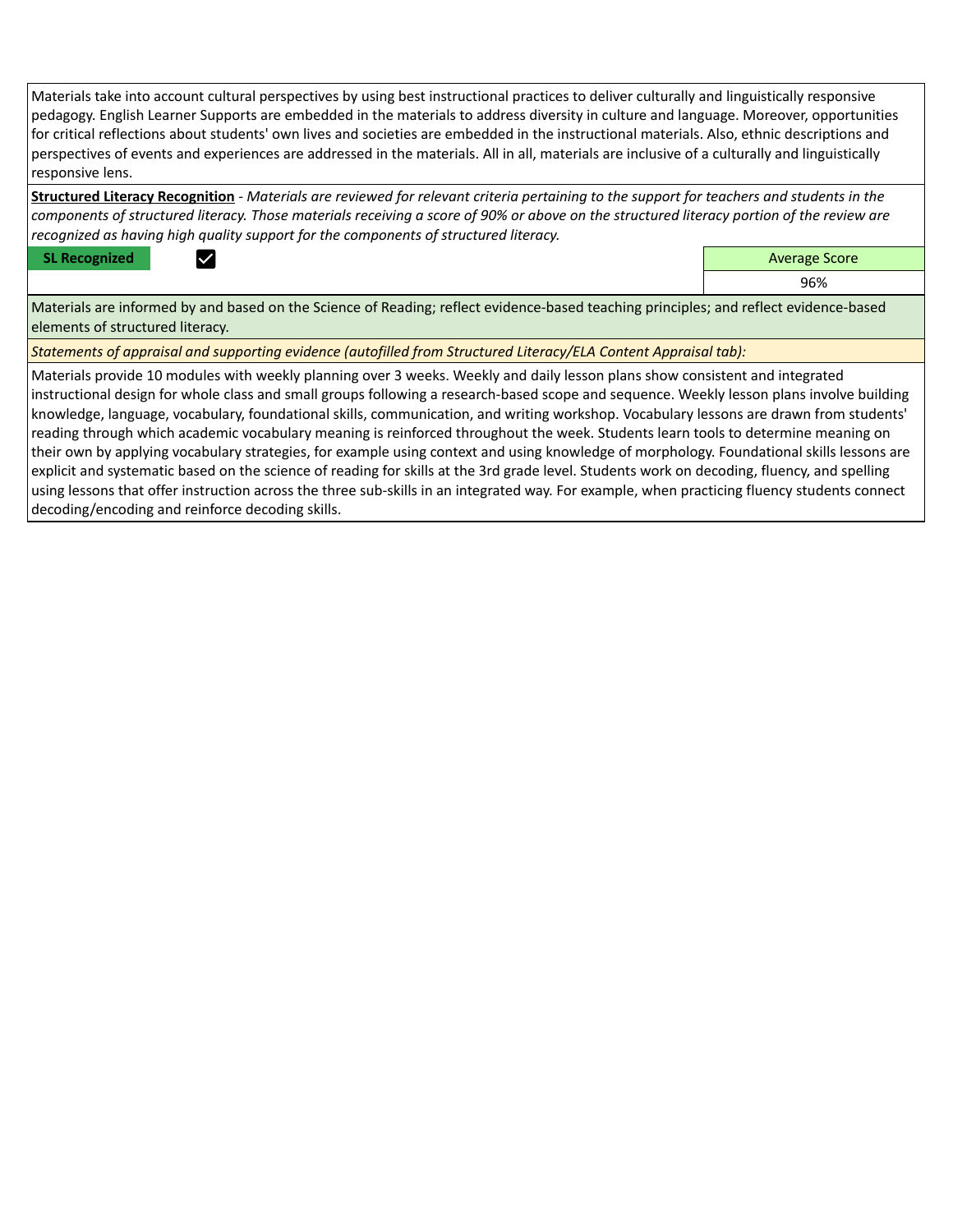**Standards Review** *- Materials are reviewed for alignment with the state adopted content standards, benchmarks and performance standards.*

Average Score

93%

Materials align with grade level ELA standards overall.

*Statements of appraisal and supporting evidence:* 

HMH Reading materials align with the 3rd grade ELA CCSS standards overall, including reading, writing, language, and speaking/listening. Each standard was integrated into explicit lessons and spiraled throughout the modules. Reading was integrated with writing and speaking and listening standards, which were evident in each of the 10 modules. Modules begin with a list of text sets that will be used throughout the module to address standards. This is followed by the introduction of an Inquiry and Research Project that addresses standards in reading, writing, speaking and listening. Each module spans 3 weeks and focuses on a specific text type. For example, module 1 focuses on fiction and module 3 on informational text with a connection to social studies. Each week is comprised of 5 lessons that cover building background, vocabulary, reading, small group instruction, foundational skills, communication, and writing.

Materials align to reading standards.

*Statements of appraisal and supporting evidence:* 

HMH reading materials align to the reading standards and contain essential components of reading required in 3rd grade classrooms. Phonics is available each week in the foundational skills section. Fluency is also covered in the foundational skills section each week. Students read and reread printable fluency passages to practice the skill taught, including irregularly spelled words. Vocabulary and comprehension in the reading section cover critical vocabulary students need to know to be successful in reading and understanding the text selections . Also, students are exposed to many genres to help them improve reading comprehension on a broad scope of texts. Teachers guide the comprehension process using the 'Read for Understanding', 'Targeted Close Read', and 'Notice and Note' sections of the 'Teaching Pal' to facilitate comprehension. Text selections include both literature and informational text covering both RI and RL standards. Lessons are delivered in an 'I Do, We Do, You Do' format.

Materials align to writing standards.

*Statements of appraisal and supporting evidence:* 

HMH Reading materials align with 3rd grade writing standards. 'Writing Workshop' has 12 modules that go through the writing process. Each module has 15 lessons starting with a focal text and a focus statement that primes the student for the writing piece they will write. Students go through the process of prewriting, drafting, revising, editing, publishing and sharing. The student 'Writer's Notebook' supports the writing lessons presented to students by having students set goals, plan, look at models, use graphic organizers to brainstorm ideas and follow rubrics.

Materials align to speaking and listening standards.

*Statements of appraisal and supporting evidence:* 

Materials embed a holistic scope of the speaking and listening standards. Projects, presentations, and collaborative discussions at the end of each 'Teaching Pal' lesson involve standards for speaking and listening as well as model projects and presentations. Collaborative discussions in 'My Book 1' provide students with opportunities to work in groups to discuss questions. Additionally, students engage in giving presentations using the rules of speaking with appropriate volume, tone, pace, and expression. A range of these activities are found in 'Speaking and Listening Minilessons'. Students work cooperatively with peers to create a multimedia presentation with visual and audio recording to demonstrate fluid reading at an understandable pace (TE p. T48) and such tasks exemplify how the instruction of language arts skills is presented in an integrated manner.

Materials align to language standards.

*Statements of appraisal and supporting evidence:* 

HMH materials align with 3rd Grade language standards through a variety of methods and resources. To demonstrate command of conventions of standard English grammar, in writing or speaking, students use printable grammar sheets that provide explicit targeted practice following lessons. Also, students practice using correct subject-verb agreement along with pronoun antecedents as they engage in printable grammar sheets. Comparative adjectives and adverbs are used to modify sentences exemplified in printable grammar sheets. Students engage in a writing workshop to add titles to their writing pieces, while teacher displays titles of different books explaining that only important words are capitalized. Throughout the TEs, cognates are listed under the instructional vocabulary section. Additionally, students are taught to use context clues to determine word meaning.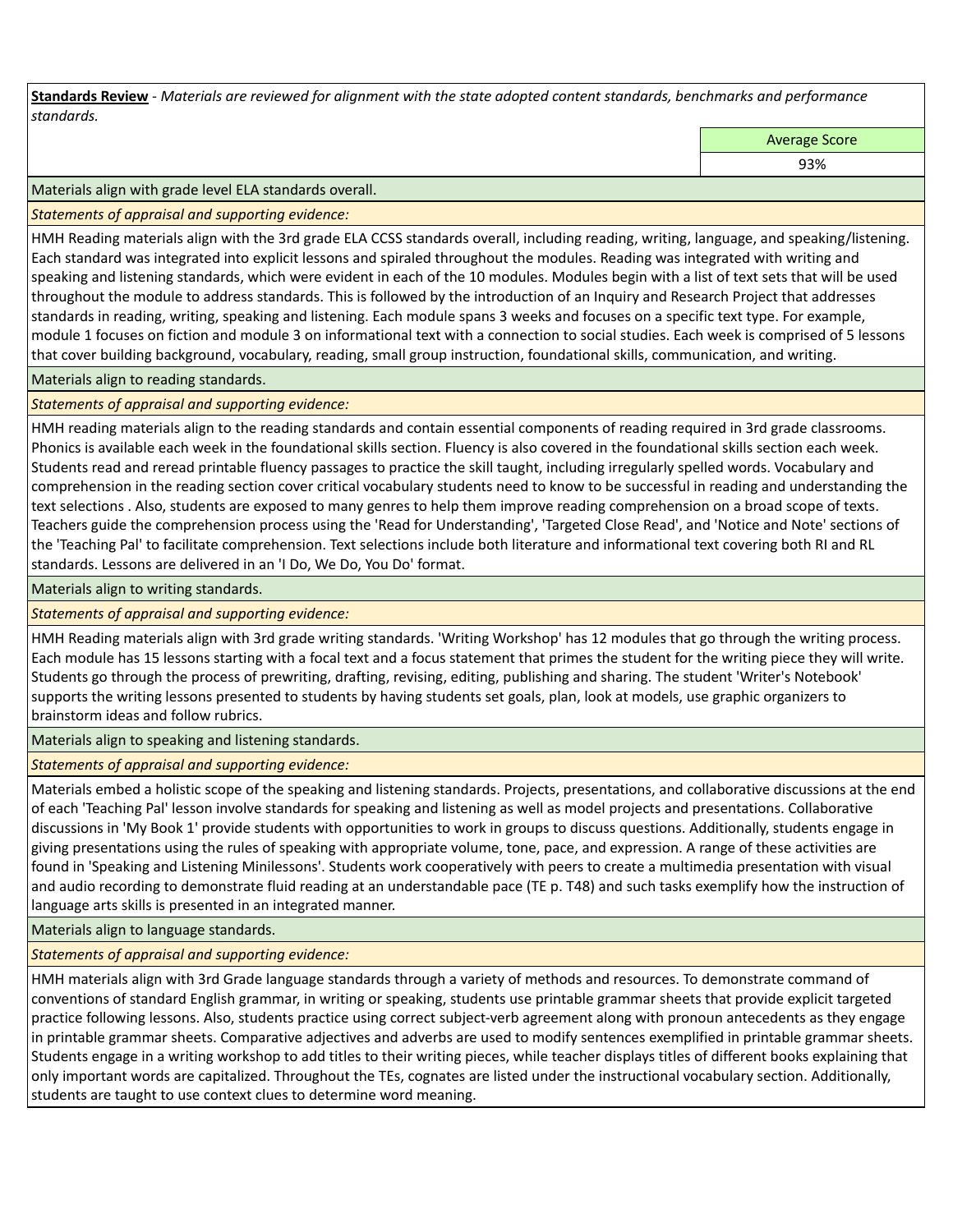**Structured Literacy Review** *- Materials are reviewed for relevant criteria pertaining to the support for teachers and students in the components of structured literacy.*

Average Score

96%

Materials are informed by and based on the Science of Reading; reflect evidence-based teaching principles; and reflect evidence-based elements of structured literacy.

*Statements of appraisal and supporting evidence:*

Materials provide 10 modules with weekly planning over 3 weeks. Weekly and daily lesson plans show consistent and integrated instructional design for whole class and small groups following a research-based scope and sequence. Weekly lesson plans involve building knowledge, language, vocabulary, foundational skills, communication, and writing workshop. Vocabulary lessons are drawn from students' reading through which academic vocabulary meaning is reinforced throughout the week. Students learn tools to determine meaning on their own by applying vocabulary strategies, for example using context and using knowledge of morphology. Foundational skills lessons are explicit and systematic based on the science of reading for skills at the 3rd grade level. Students work on decoding, fluency, and spelling using lessons that offer instruction across the three sub-skills in an integrated way. For example, when practicing fluency students connect decoding/encoding and reinforce decoding skills.

**ELA Content Review** *- Materials are reviewed for relevant criteria pertaining to the support for teachers and students in the specific content area reviewed.*

Average Score

100%

Materials provide sequential, cumulative instruction and practice opportunities for a full range of foundational skills.

*Statements of appraisal and supporting evidence:* 

Materials provide sequential, cumulative instruction and practice using foundational skills. Weekly lessons in all 10 modules contain foundational skills that cover the three areas of decoding, spelling, fluency. In lessons where decoding is involved, the teacher uses a 3 step process to teach: step 1 is 'introduce' the skill; step 2 is 'guided practice' with the teacher; and step 3 is 'apply', where students practice independently. Students are afforded to learn patterns for short vowels and spell words with short vowels and understand their meaning. Students read aloud grade-level texts with appropriate rate, automaticity and fluency.

Materials provide a selection and range of high-quality texts worthy of students' time and attention, exhibiting exceptional craft and thought and/or providing useful information.

*Statements of appraisal and supporting evidence:* 

Materials provide a range of high-quality texts worthy of students' time and attention. Text selections in 'my Book' expose students to both fictional and informational text from a variety of genres. Lessons throughout the modules help students read and comprehend literature and informational text to meet grade level complexity. Texts cover poetry, informational text, narrative nonfiction, fantasy, biographies, historical fiction, stories, media videos, legends, folktales and fairy tales from a variety of authors.

Questions in the materials are high-quality text-dependent and text-specific questions. The overwhelming majority of these questions are text-specific and draw student attention to the particulars in the text.

*Statements of appraisal and supporting evidence:* 

Materials contain high-quality text-dependent and text-specific questions in the Teaching Pals 1 and 2. There are 'Depth of Knowledge' level questions on the read for understanding and targeted close reads. Students analyze characters and answer what, who, which, is, how and why questions while citing evidence. Questions are also provided in the respond to text, collaborative discussion throughout the teacher's Teaching Pals. In the 'Know it, Show it' Independent Practice book, there are opportunities to answer high quality and textspecific comprehension questions. The majority of these questions are text-specific and will keep students attention focused on particular texts.

Materials provide scaffolding and supports to enable students' learning of English language arts.

*Statements of appraisal and supporting evidence:*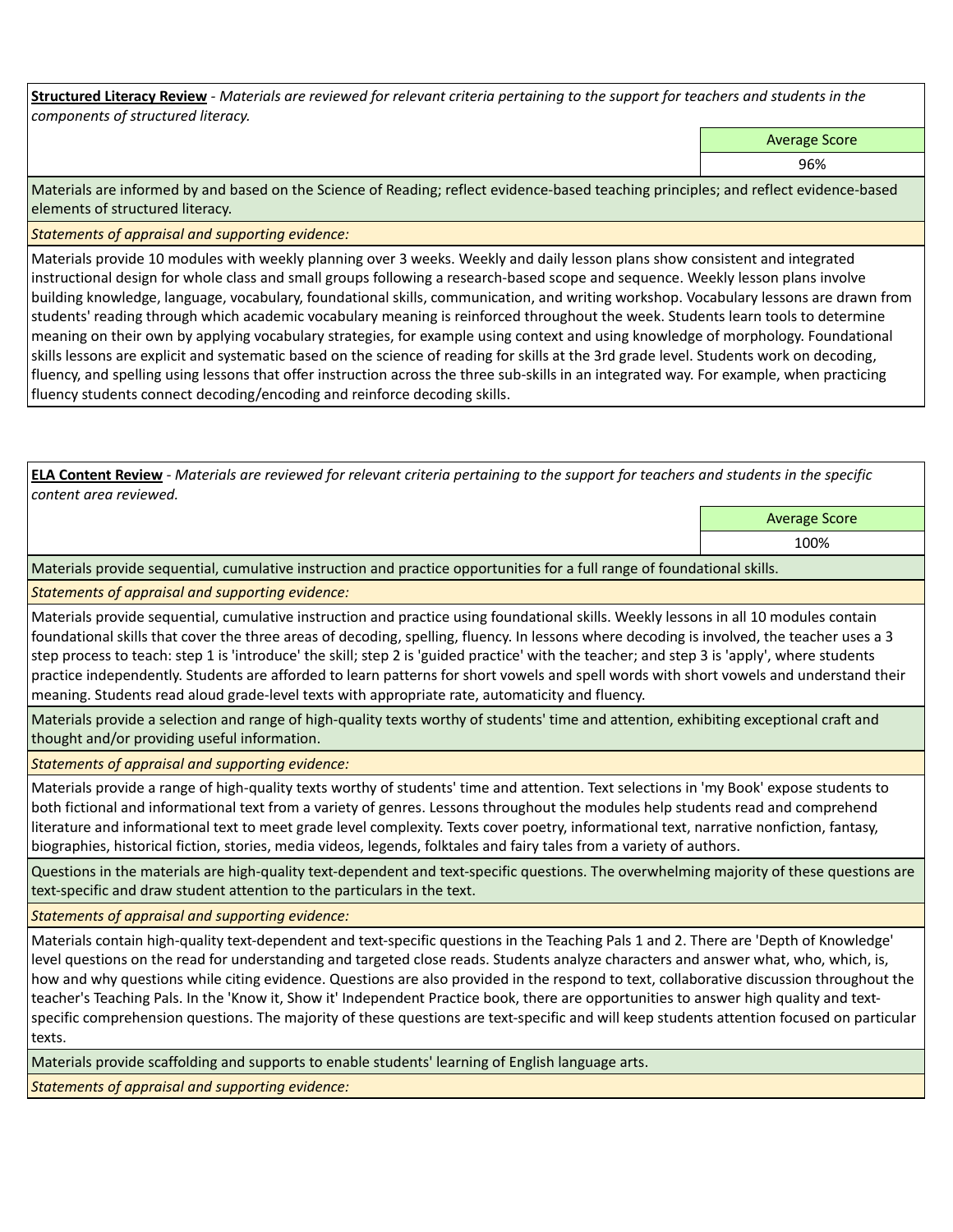The materials provide scaffolding and supports to enable students learning of English language arts standards. All students engage in the grade level text selection with supports from the "Supporting All Learners", "English Learner Support" , and "Small Group Differentiation" to help scaffold learning of grade level texts. Scaffolding provides instruction for students of all levels. The small group instruction available each week provides options for differentiation using graphic organizers, rigby leveled readers, and table top mini lessons as well as independent/collaborative work, and intervention opportunities.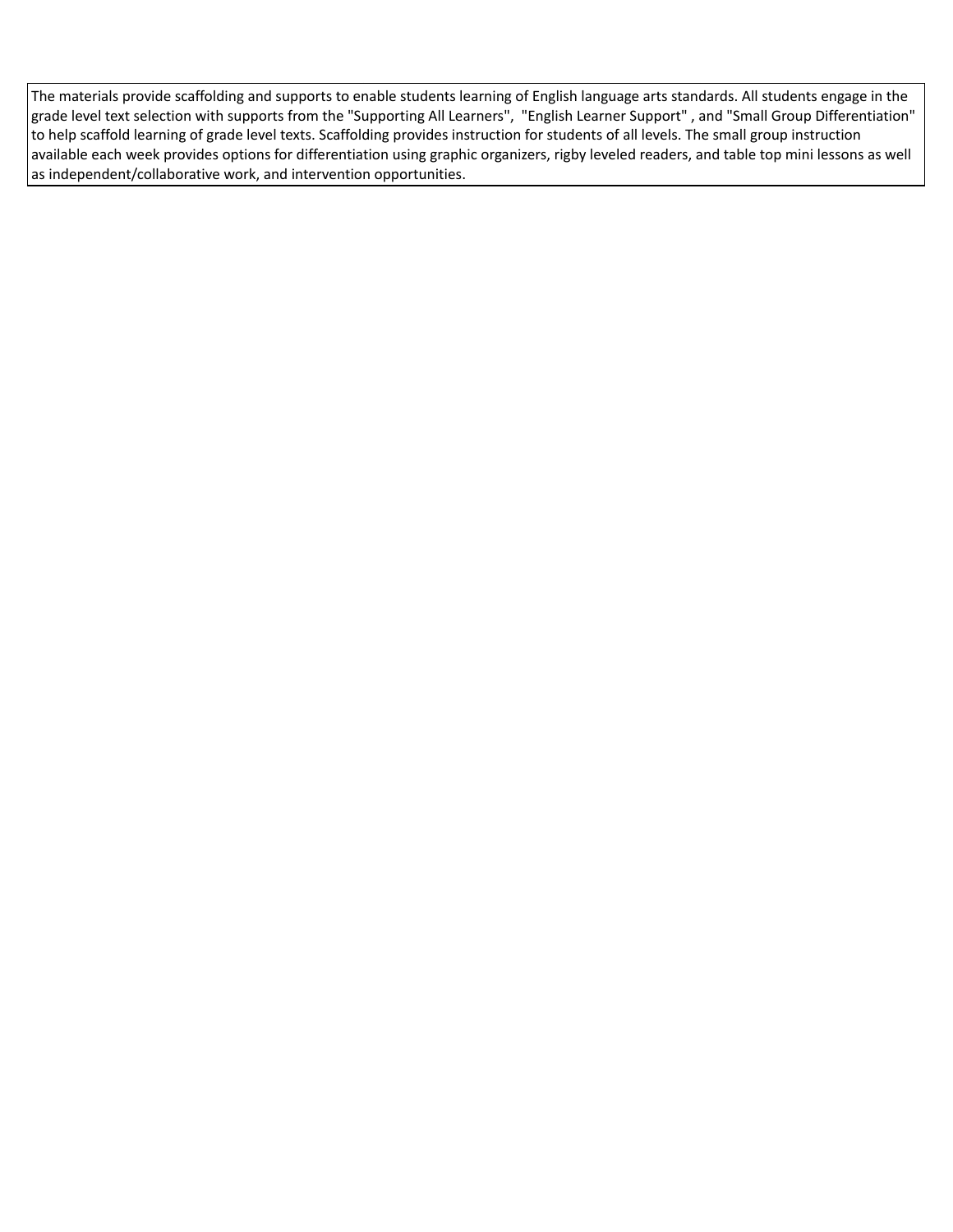**All Content Review** *- Materials are reviewed for relevant criteria pertaining to the support for teachers and students in the material regarding the progression of the standards, lesson structure, pacing, assessment, individual learners and cultural relevance.*

Average Score

97%

Materials are coherent and consistent with the standards that all students should study in order to be college and career ready.

*Statements of appraisal and supporting evidence:*

Materials are coherent and consistent with the standards for all students to be successful. Texts are from many authors and genres to engage all students in a variety of lessons to meet the level of each standard. The materials are rigorous and will promote student growth in reading, writing, language, speaking and listening throughout the modules. Skills are spiraled throughout the year to ensure deep understanding of the standards that are necessary for college and career readiness. Instructional supports are in place to help all students be successful.

Materials are well designed and take into account effective lesson structure and pacing.

*Statements of appraisal and supporting evidence:*

There are 10 modules, each spanning across 3 weeks. The instructional materials are well designed and build on each other. Basic skills are taught first, advancing to more difficult skills. Skills spiral throughout the year to ensure deep understanding of each standard. Each week contains lessons in foundational skills, reading, communication, vocabulary, and writing. There are both whole group and small group lessons with ample opportunities for students to work both independently and cooperatively with peers. Lessons are delivered explicitly following the I do (Connect and Teach), We do (Apply) , You do (Engage and Respond) format.

Materials support teacher planning, learning, and understanding of the standards.

*Statements of appraisal and supporting evidence:*

The instructional materials include teachers editions, Teaching Pal, Writers Workshop Teachers Guide, and numerous online resources that will support teacher when planning, learning, and understanding the standards. The Teachers Edition includes a 'Week at a Glance' for each week that helps teachers plan and understand standards that will be covered. Information is provided in the sidelines of both the teacher edition and Teaching Pal that will help guide the teacher in both planning and facilitation of lessons. Resources are listed so that teachers know what is available to them as well as what assessments they have access to. Each week also has a 'Preview Lesson Text' that provides background for the teacher so that he/she can best support students in making connections and understanding key ideas.

Materials offer teachers resources and tools to collect ongoing data about student progress on the standards.

*Statements of appraisal and supporting evidence:*

Materials offer teacher resources and tools to collect ongoing data about students that is meaningful by providing multiple ways to observe, measure and understand student data. Multiple assessments and tools are provided to collect student data and drive instruction. Each Module has an assessment that is formative/summative to assess understanding of major reading and writing skills in each module. Within each module weekly formative assessments are given to monitor students' understanding of key skills taught each week and determine small-group placement to reteach skills as needed.

Materials support effective use of technology to enhance student learning.

*Statements of appraisal and supporting evidence:*

Materials support effective use of technology to enhance student learning by providing online resources. Students can access all program materials and complete and submit assignments and assessments using the digital component of the curriculum. The student digital component also tracks progress. Teachers have access to all program materials to plan lessons, assign materials, view assessment reports and group students using the digital component of the curriculum. Each module also uses technology by introducing the topic by showing a Get Curious video that helps build background knowledge for students.

Materials can be easily customized for individual learners.

*Statements of appraisal and supporting evidence:* 

Materials can be easily customized for individual learners to provide the appropriate level of support. In whole group reading lessons, Supporting All Learners notes are in the teacher edition to scaffold instruction. Small groups use tabletop mini lessons to teach a skill or strategy from the shared reading. Guided Reading groups provide leveled readers that match students' instructional levels and target specific reading behaviors in small groups. In whole group reading lessons in the teacher edition there is English Learner Support with substantial, moderate and light level of support for learners.

Materials give all students extensive opportunities and support to explore key concepts.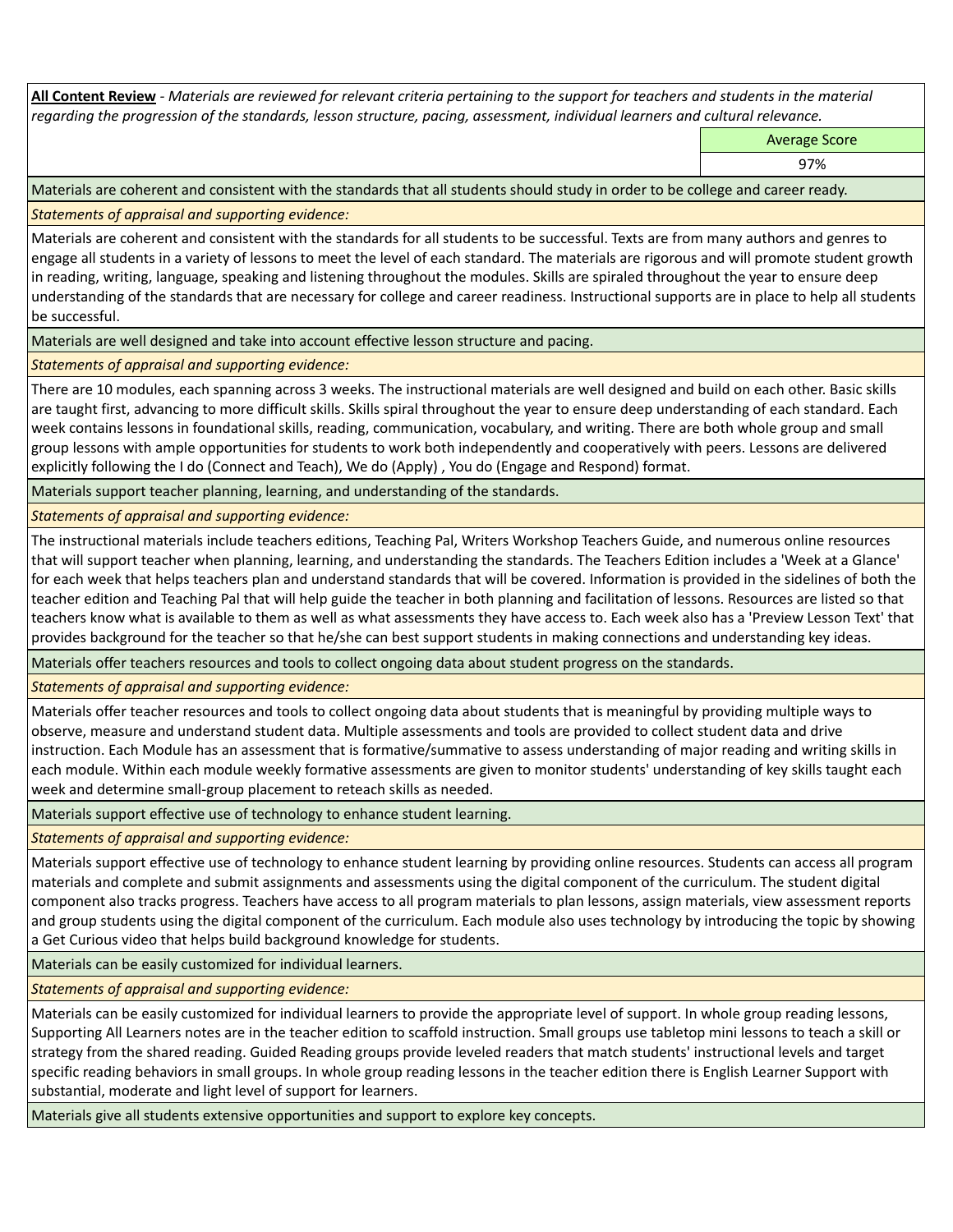*Statements of appraisal and supporting evidence:*

Materials give all students extensive opportunities and support to explore key concepts by providing pedagogy and supports for all learners including English learners, and options for differentiation through small group instruction and literacy centers. Each Module begins with a module launch that activates prior knowledge and builds background. Lessons continue with a teach, guided practice, and apply format. Lessons on foundational skills, vocabulary, reading, communication, writing, and grammar are found within each module. Lessons spiral throughout the year, providing students multiple opportunities to practice skills and concepts. Materials call for students to engage in rigorous and higher order thinking levels of learning that are grade-level appropriate.

Materials take into account cultural perspectives.

*Statements of appraisal and supporting evidence:*

Materials take into account cultural perspectives by using best instructional practices. English Learner support to elicit participation is provided, but in a superficial manner. Student materials contain cultural bias-free, stereotype-free, and barrier free instruction and have a balanced use of examples and illustrations embedded throughout the selections. Diversity in culture is positively reflected in student materials. Language, traditions, beliefs, values and customs are reflective in a variety of stories throughout the student materials. Reallife experiences to cultural and linguistic backgrounds are demonstrated in stories and examples, contexts, and illustrations. Student activities and tasks are provided to address cultural and linguistic life experiences.

Materials include a culturally responsive lens.

*Statements of appraisal and supporting evidence:*

Materials take into account cultural perspectives by using best instructional practices to deliver culturally and linguistically responsive pedagogy. English Learner Supports are embedded in the materials to address diversity in culture and language. Moreover, opportunities for critical reflections about students' own lives and societies are embedded in the instructional materials. Also, ethnic descriptions and perspectives of events and experiences are addressed in the materials. All in all, materials are inclusive of a culturally and linguistically responsive lens.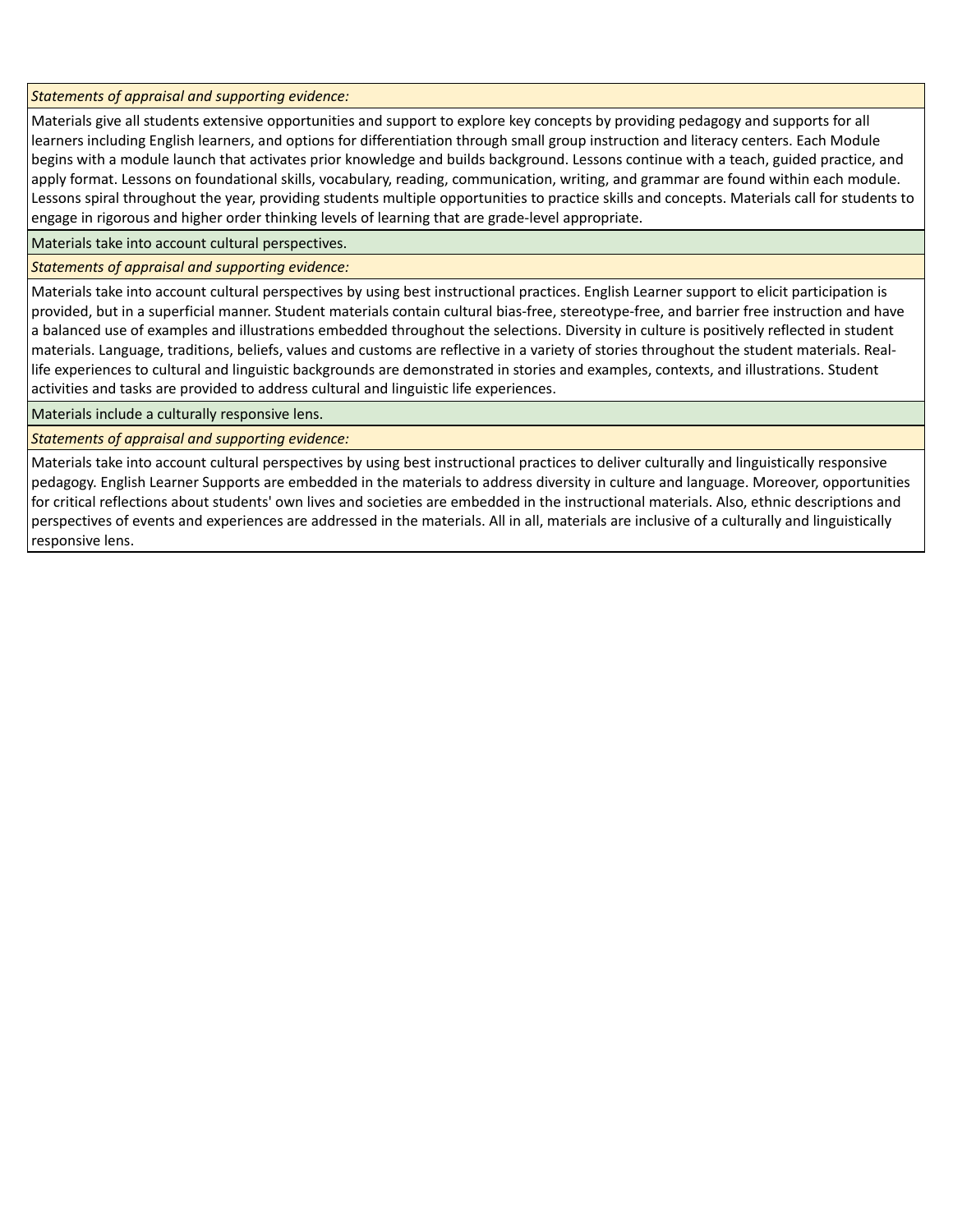**Reviewers' Professional Summation** *- These materials are reviewed by Level II and Level III educators from across New Mexico. The reviewers have brought their knowledge, experience and expertise into the review of these materials. They offer here their individual summary of the material as a whole.*

Reviewer #: 13

*Background and experience:*

I am a Level III Teacher with 21 years of experience at the elementary level. I have taught grade k, 2, 3, 5, and Title I Reading and Language Arts. I have a master's degree in Special Education and bachelor's degree in Elementary Education, with a minor in bilingual education. I currently hold a Level III-A Teaching License and a Level III-Admin PK-12 License. I have endorsements in TESOL, Reading, Bilingual Education and Modern and Classical Languages.

## *Professional summary of material:*

HMH into Reading materials for 3rd grade were reviewed and meet grade level standards for all components of Language Arts; reading, writing, language, and speaking and listening. Lessons are systematic and explicitly taught. There are supports for all types of learners, including English Language Learners. Materials contain a variety of differentiated instruction for student needs to support all learners. Materials include tiered supports: Access, Challenge, Interventions, and English Learner Supports; small group instruction; and whole group instruction. Materials include opportunities for students to decode words with patterns and digraphs for long vowels, short vowels, contractions, and compound words and recognize and read high-frequency words. Students also have opportunities to read on-level text with purpose and understanding, as well as read on-level text orally with accuracy, appropriate rate, and expression, with the use of context to confirm or self-correct word recognition and understanding. A balance of reading selections is referenced in the table of contents and include realistic fiction, fantasy, text/informal letter, realistic fiction letters, poems, memoir, informational text, narrative fiction, opinion text, plays and tall tales, classic tales, myths, and narrative nonfiction. Reading selections address multiple grade-level content standards. A variety of informational text selections such as historical and scientific grade-level readings and leveled readers on social and cultural aspects (eg. Cesar Chavez, Rosa Parks).

## Reviewer #: 14

*Background and experience:*

I am a Level III teacher with 19 years of teaching experience at both the elementary and secondary level. I have a master's in elementary education and a second master's in School Administration. I hold a K-8 teaching license with endorsements in Language Arts, Family Consumer Science, Physical Education, and Reading. I also hold a K-12 administrators license. I am currently working as the Teacher Development Consultant for my district as well as an ELA content specialist.

*Professional summary of material:*

The instructional materials reviewed were HMH 3rd grade and meet the grade level standards for reading, writing, language, and speaking and listening, The materials reviewed follow the science of reading and contain explicitly taught lessons that spiral throughout the year. Students are provided multiple opportunities to work on each standard. The consumable my Book that students are able to write directly in the margins, highlight text evidence, and complete discussion tasks is a positive. The teacher guides are well developed and easy to follow. The Teaching Pal that contains the stories from the myBook provides an easy guide for teachers to plan for close reading using the Targeted Close Read and Read for Understanding questions in the margins. The Targeted Close Read and Read for Understanding cover questions from varying DOK levels. The instructional supports provide support to all learners with English language supports and small group instruction as well as intervention.

Reviewer #: 15

*Background and experience:*

I am a Level II teacher with 22 years of teaching experience at the elementary level, kindergarten to 5th grade. I have a master's degree in Interdisciplinary Studies with focus areas in Reading and SPED. I have a bachelor's degree in Elementary Education with endorsements in Language Arts and Science.

*Professional summary of material:*